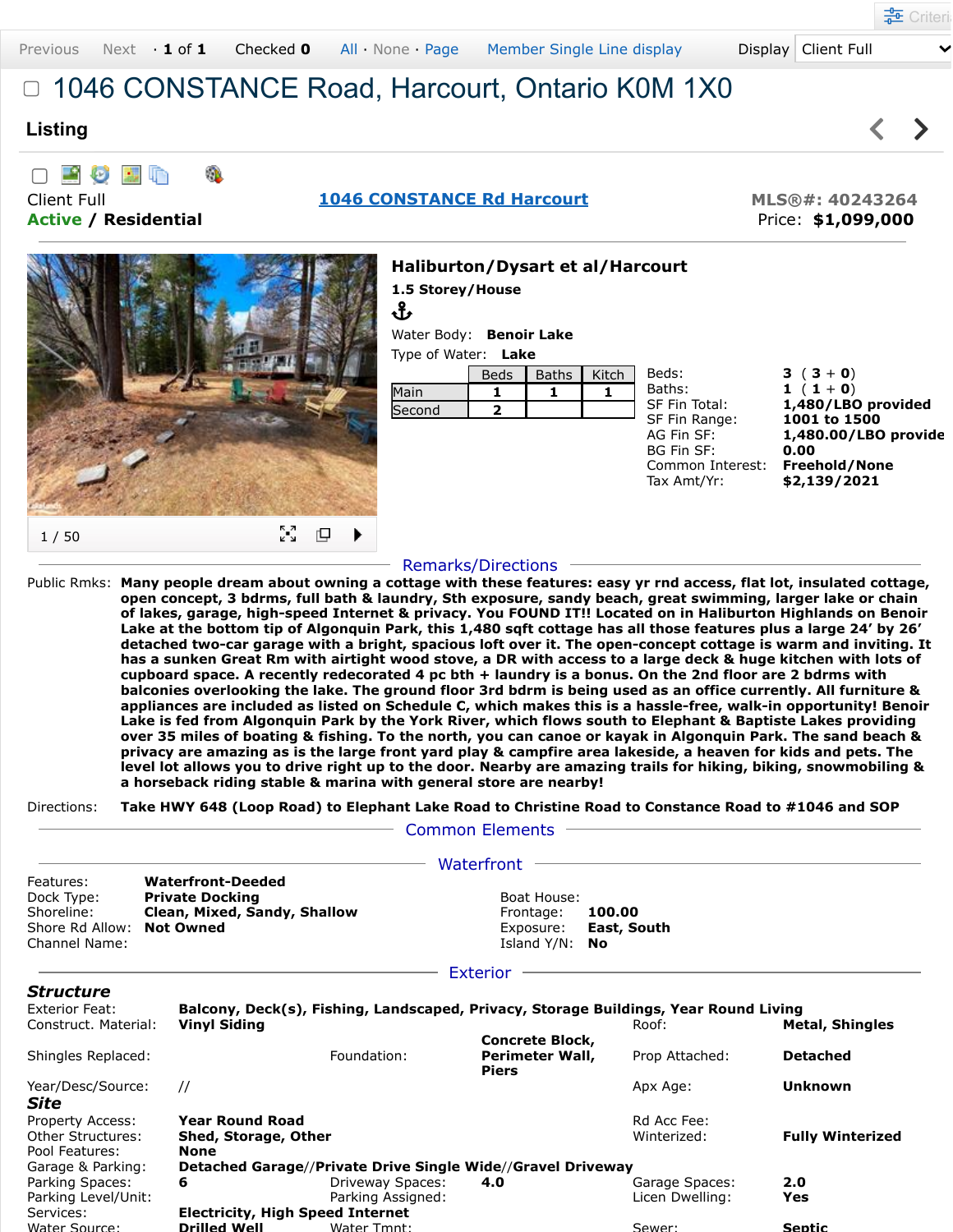| Lot Size Area/Units:            | 0.389/Acres                                                            | Acres Range:                                                                              | < 0.5                        | Acres Rent:             |                 |                                                                    |
|---------------------------------|------------------------------------------------------------------------|-------------------------------------------------------------------------------------------|------------------------------|-------------------------|-----------------|--------------------------------------------------------------------|
| Lot Front (Ft):                 | 100.00                                                                 | Lot Depth (Ft):                                                                           | 167.00                       | Lot Shape:              |                 | <b>Irregular</b>                                                   |
| Location:                       | <b>Rural</b>                                                           | Lot Irregularities:                                                                       |                              | Land Lse Fee:           |                 |                                                                    |
| <b>Surrounding Area</b>         |                                                                        |                                                                                           |                              |                         |                 |                                                                    |
| Area Influences:                |                                                                        | Campground, Golf, Hospital, Landscaped, School Bus Route, Shopping Nearby, Skiing, Trails |                              |                         |                 |                                                                    |
| View:                           |                                                                        | Trees/Woods, Water                                                                        |                              |                         |                 | No.                                                                |
| Topography:                     |                                                                        | Flat, Partially Cleared, Wooded/Treed                                                     |                              | Fronting On:            |                 |                                                                    |
| Restrictions:                   | <b>None</b>                                                            |                                                                                           |                              | Exposure:               |                 | East, South                                                        |
|                                 |                                                                        |                                                                                           | Interior                     |                         |                 |                                                                    |
| <b>Features and Access</b>      |                                                                        |                                                                                           |                              |                         |                 |                                                                    |
| Interior Feat:                  |                                                                        | Auto Garage Door Remote(s), Built-In Appliances, Ceiling Fans, Water Heater Owned         |                              |                         |                 |                                                                    |
| Security Feat:                  | <b>None</b>                                                            |                                                                                           |                              |                         |                 |                                                                    |
| Basement:                       | <b>Crawl Space</b>                                                     | Basement Fin:                                                                             | <b>Unfinished</b>            |                         |                 |                                                                    |
| Laundry Feat:                   | In Bathroom                                                            |                                                                                           |                              |                         |                 |                                                                    |
| <b>Heating/Cooling/Fixtures</b> |                                                                        |                                                                                           |                              |                         |                 |                                                                    |
| Cooling:                        | <b>None</b>                                                            |                                                                                           |                              |                         |                 |                                                                    |
| Heating:                        | Airtight Stove, Baseboard, Electric                                    |                                                                                           |                              |                         |                 |                                                                    |
| Inclusions:                     | <b>Other</b><br>Add Inclusions: See Schedule C under Documents         |                                                                                           |                              |                         |                 |                                                                    |
| Exclusions:                     | See Schedule C under Documents                                         |                                                                                           |                              |                         |                 |                                                                    |
| Furnace Age:                    |                                                                        | Tank Age:                                                                                 |                              | UFFI: No                |                 |                                                                    |
|                                 |                                                                        |                                                                                           |                              |                         |                 |                                                                    |
|                                 |                                                                        |                                                                                           | <b>Property Information</b>  |                         |                 |                                                                    |
| Common Elem Fee: No             |                                                                        |                                                                                           |                              | Local Improvements Fee: |                 |                                                                    |
| Legal Desc:                     | LT 42 PL 509; DYSART ET AL                                             |                                                                                           |                              |                         |                 |                                                                    |
| Zoning:                         | WR4                                                                    |                                                                                           |                              | Survey:                 | Available/ 1994 |                                                                    |
| Assess Val/Year: \$316,000/2022 |                                                                        |                                                                                           |                              | Hold Over Days: 0       |                 |                                                                    |
| PIN:<br>ROLL:                   | 391550177<br>462403000067900                                           |                                                                                           |                              | Occupant Type: Owner    |                 |                                                                    |
|                                 | Possession/Date: 30 - 59 Days/2022-06-28                               |                                                                                           |                              | Deposit:                | 50000           |                                                                    |
|                                 |                                                                        |                                                                                           |                              |                         |                 |                                                                    |
| List Date:                      |                                                                        |                                                                                           | <b>Brokerage Information</b> |                         |                 |                                                                    |
| List Brokerage:                 | 04/20/2022<br><b>RE/MAX PROFESSIONALS NORTH, BROKERAGE, HALIBURTON</b> |                                                                                           |                              |                         |                 |                                                                    |
| Source Board:                   | <b>The Lakelands</b>                                                   |                                                                                           |                              |                         |                 |                                                                    |
|                                 | <b>Prepared By: VINCE DUCHENE, Broker</b><br>Date Prepared: 04/20/2022 |                                                                                           |                              |                         |                 |                                                                    |
|                                 | POWERED by itsorealestate.com. All rights reserved.                    |                                                                                           |                              |                         |                 | *Information deemed reliable but not guaranteed.* CoreLogic Matrix |
|                                 |                                                                        |                                                                                           |                              |                         |                 |                                                                    |

Listing Id is 40243264 Property Type is 'Residential' Found 1 result in 0.02 seconds.